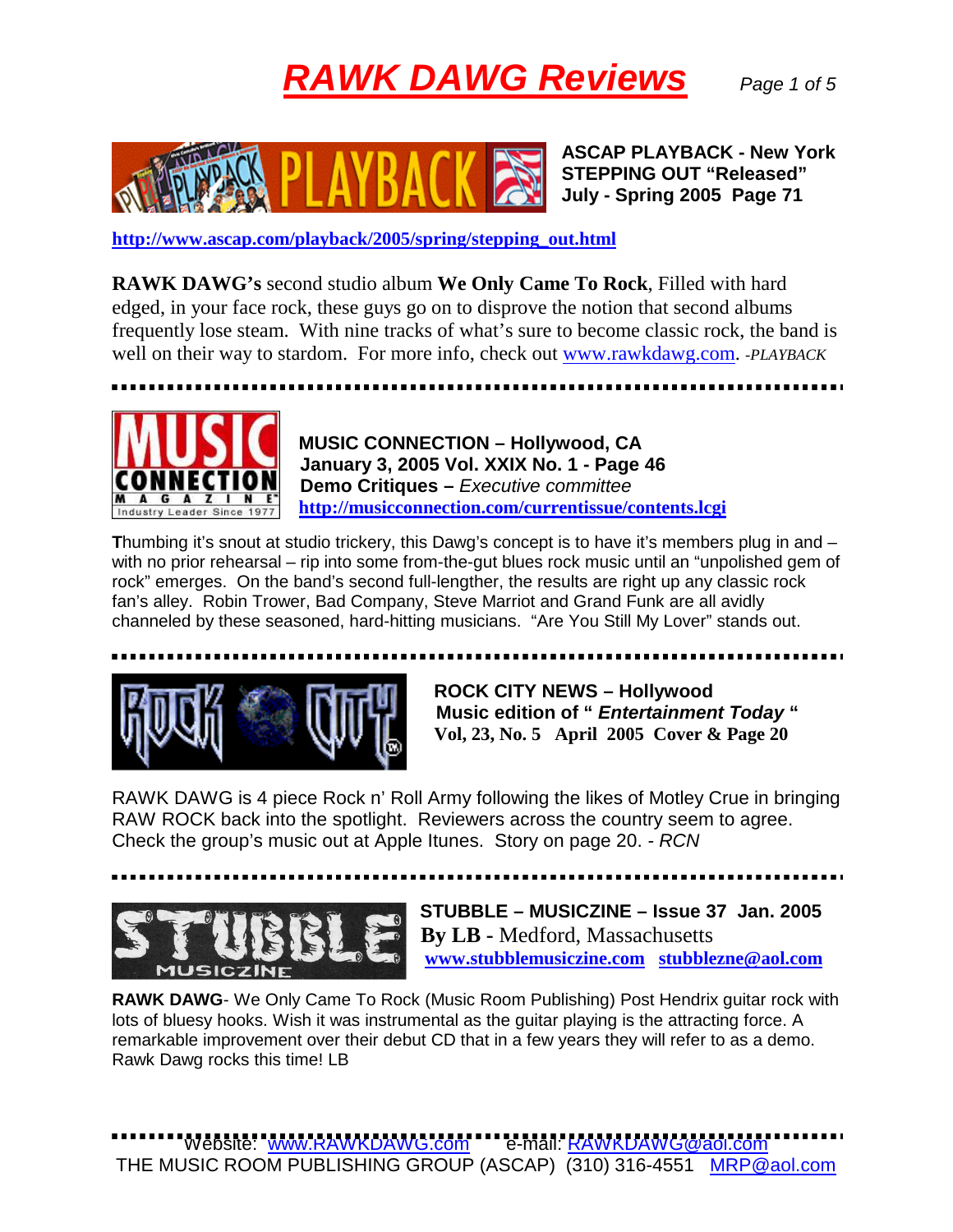## **RAWK DAWG Reviews** Page 2 of 5



**XPOSURE REVIEW - GERMANY 4/22/05** by Marijan - REVIEW CREW MIXPOSURE "ARE YOU STILL MY LOVER"

http://www.mixposure.com/song.php?songid=6045

## "POWERFULL"

Excellent vocals over a beautiful foundation. Great thrilling guitars. It's very upbeat and I like it a lot! Excellent production and musicianship. Very pleasant track to listen to. Great work and highly recommended!



 **MUSIC MORSELS - Album Capsules by Mark E. Waterbury Music Morsels –Serge Entertainment http://www.serge.org/musicmorsels1204.htm**

The second CD from California's RAWK DAWG features more blistering rock and roll with whiskey blues fueled vocals slightly reminiscent of Phil Lynot. Growling guitars and gritty rhythms take their cues from Kings X, KISS and the Black Crowes. This band is one that has that uncanny knack of taking a fairly simple approach to rock and squeezing every microcosm of power out of every aspect they can. This makes for powerfully enjoyable music.

MUSIK MAGAZIN Review - March 2005 AUSTRIA / GERMANY (printed in German) http://www.musikmagazin.at/rawk dawg we only came to rock.htm



Das Erstaunliche daran, wie RAWK DAWG ihre Musik schreiben, ist, dass sie sie eigentlich gar nicht schreiben. Sie gehen ins Studio, haben ein paar Wortfetzen mit, die cool klingen, stecken die Stromgitarren, den Bass und die Mikros an, dann wirft sich einer hinter das Schlagzeug. Irgendjemand drückt dann noch schnell auf "Aufnahme" und dann wird improvisiert. Erstaunlich eigentlich.

Vor allem deshalb erstaunlich, weil trotz dieses sehr ungewöhnlichen Kreativprozesses wirklich so etwas wie Rockmusik aus den Lautsprechern dröhnt. Okay, man darf sich keine ausgeklügelten Arrangements erwarten, und die Produktion ist auch nicht so, wie man sie vielleicht gerne hätte, aber unerwarteter weise passt alles. Die raue Produktion, die Songs, okay, die Texte sind keine Perlen, aber für großteils improvisierte Wortfetzen erstaunlich zusammenhängend und ja, es ROCKT.

Der Titel der CD ist gleichzeitig Programm. Nichts als pure, reinrassige Rockmusik wohin das Ohr hört. Hin und wieder denkt man sich zwar, das kommt einem bekannt vor, aber wenn man aus dem Stehgreif spielt, ist das glaube ich mehr als

Website: www.RAWKDAWG.com e-mail: RAWKDAWG@aol.com THE MUSIC ROOM PUBLISHING GROUP (ASCAP) (310) 316-4551 MRP@aol.com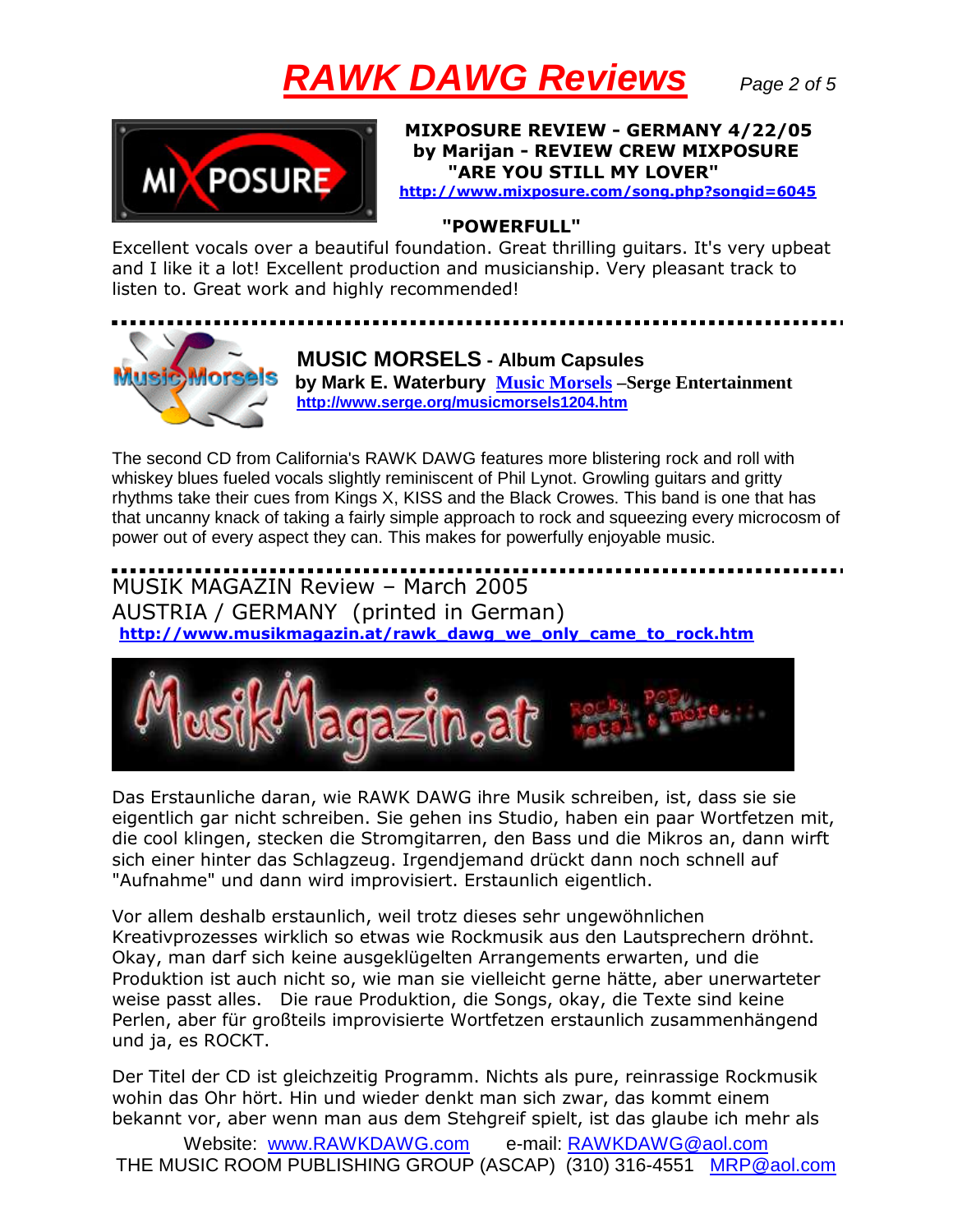## **RAWK DAWG Reviews** Page 3 of 5

nur verzeihlich. Und wenn man bedenkt was uns manche Leute nach ewig langen Kreativprozessen als Musik zu verkaufen versuchen, dann kann man vor den Herrn von RAWK DAWG nur den Hut ziehen, denn das Material ist durch die Bank hörenswert und es fällt keiner der Songs irgendwie negativ aus dem Rahmen. Extrem positiv aus dem Rahmen fällt auf jeden Fall mal der Opener "Are You Still My Lover", mit Sicherheit der Ohrwurm dieser CD.

Unterm Strich neun Songs, die Rock N Roll Vibes versprühen und richtig rau und dreckig aus den Boxen donnern. Ja, diese DOGS ROCKEN.



 ACCENT MAGAZINE - Music Tracks Review *Jampa Bay, Florida = Volume 16, Issue # 126 - October 2004*  **http://www.ampubs.com/oct/musictracks.pdf**

**"WE ONLY CAME TO ROCK",** RAWK DAWG's new CD, is raw, hard edged, in your-face rock with a classic rock appeal. Their music stems from the gut, drawing from their separate backgrounds in commercial music. The band info says they don't write and rehearse songs and go into the studio to record them - their technique is to bring scattered words and improv raw rock music until the song emerges on it's own. "Whatever. It works!"



**RAMPWAY - University of Georgia Arts & Entertainment October 27, 2004 http://www.rampway.org/current/ae/439/**

**RAWK DAWG:** We Only Came To Rock: It's time to ROCK OUT! (Or is it?)

Among their musical influences, Redondo Beach's Rawk Dawg counts Van Halen, The Rolling Stones, Deep Purple and Bad Company. When the first track on their second album, "We Only Came to Rock" kicks in, these influences are clearly heard. If imitation is the sincerest form of flattery, then this improvisation-focused group wears their loyalty to the history of hard rock on their sleeves. But that's not to say that there is nothing of value or interest in their music. I can't profess any inordinate love for any of the bands listed as Rawk Dawg's favorites, but I was surprised by how much I enjoyed their music. The production on the disc is completely without frills, and unlike a lot of music, you can easily pick out the two different guitars, the bass, the drums and the vocals. There's no "atmosphere" on this album, just the hard pumping of the music like a bawdy jackhammer.On the better tracks on the CD, such as "Are You Still My Lover" and "Did I Get Lucky," Rawk Dawg makes you feel like you're sitting in the garage of some friend, listening to the latest songs that his weekend band has come up with. If you let your mind wander, you could even mistake these songs for covers of existing rock songs. This isn't a bad thing. In fact, it's the thing that appeals most about this album. The lyrics aren't poetry: "When you feel an earthquake shaking your bed/well don't call CalTech, cause it's all in your head/It's just me/making love to you." But these guys are classically trained in the style of music where the only "movements" are those in your feet, in your fists and in your hips. Rawk Dawg will not be changing the world with their music, and they might not be doing anything new, but they deliver what they promise: straightforward, no nonsense rock music.

Website: www.RAWKDAWG.com e-mail: RAWKDAWG@aol.com THE MUSIC ROOM PUBLISHING GROUP (ASCAP) (310) 316-4551 MRP@aol.com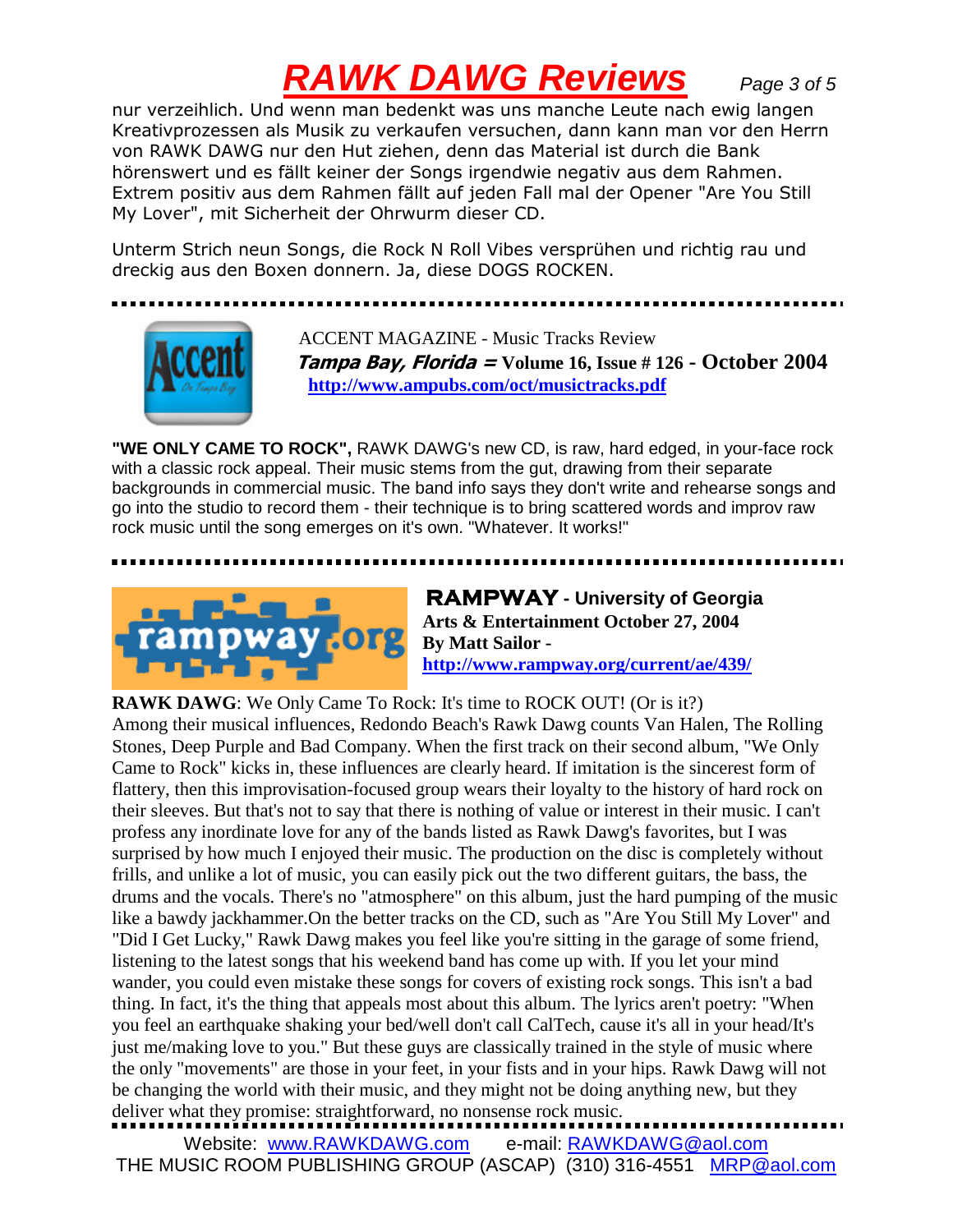



**THE COLLEGE 500 www.C500.com September 22, 2004** 

**"Rawk Dawg",** The West coast guitar driven rock monster, has just released their 2nd disk called "We Only Came To Rock" and it quickly dispels the notion that second efforts frequently lose steam. In a thousand years, when they open the great time capsule of rock n' roll music from the second Millennium, they will find these guys still steaming. People keep saying that rock n' roll will go the way of Ragtime and 20's American Jazz and Big Band dancing music and Late 40's swing and so on and so on but all I can tell you is that my 15 year old son took my copy of this disk and he won't give it back. Nuff said, Dudes! These guys pay homage to the very beginnings of what makes us all bob our heads to this music – like the days of Savoy Brown and The Vagrants and drumming like Corky Laing and Ginger Baker -- Rawk Dawg isn't touring right now and we wonder why? At least they should be putting out DVD's of them jamming at home so the younger folks can play them on their 42" plasma screens...."

 --Edward Sackett - Senior Music Editor - THE COLLEGE 500 – www.C500.COM They'll have a 3 Song Blast on the front page and will go into Heavy Rotation on the site.



 **ZZAJ E-zine** *NEW MUSIC REVEIWS* **September 13, 2004 by Rotcod Zzaj Issue # 66 rotcod@comcast.net http://home.comcast.net/~rotcod1/Z66Reviews.htm**

**RAWK DAWG** - **WE ONLY CAME TO ROCK**: & they ain't lyin', people! Edgy stuff here that'll keep yer' earz' on their toes! I only had to listen to the 9 tracks once to know this is a cracker-jack top-rawker! Thrum-hard drums crackle like thunder under (& sometimes in front of) guitars that bring to mind Robin Trower on steroids... on "Hook Up" (my favorite track), there are pea-gravel vocals that grate against your "nice" tendencies & reveal your inner emotions for what they (really) are - raw & sore! Another great cut is track 5, "Did I Get Lucky"... about th' early onset of Parkinson's, perhaps? Heh! Heh! Pretty rough when you can't even remember what yer' GOT last night, but I remember LOTS of nites when I couldn't remember (in th' BAD ol' daze, o' course). I still think these guys ought to put some CREDITS on th' jacket somewhere, but maybe they're on th' run from George W. Bush, or somethin'. This second CD (we reviewed their first one over HERE), earns them a HIGHLY RECOMMENDED for all greased-lightning rock fans... GREAT album, folks... keep 'em coming! You can contact them at P.O.Box 219, Redondo Beach, CA 90277, via e-mail to mrpStudio@aol.com or on their sites at (either) www.rawkdawg.com or www.rawkdawg.us